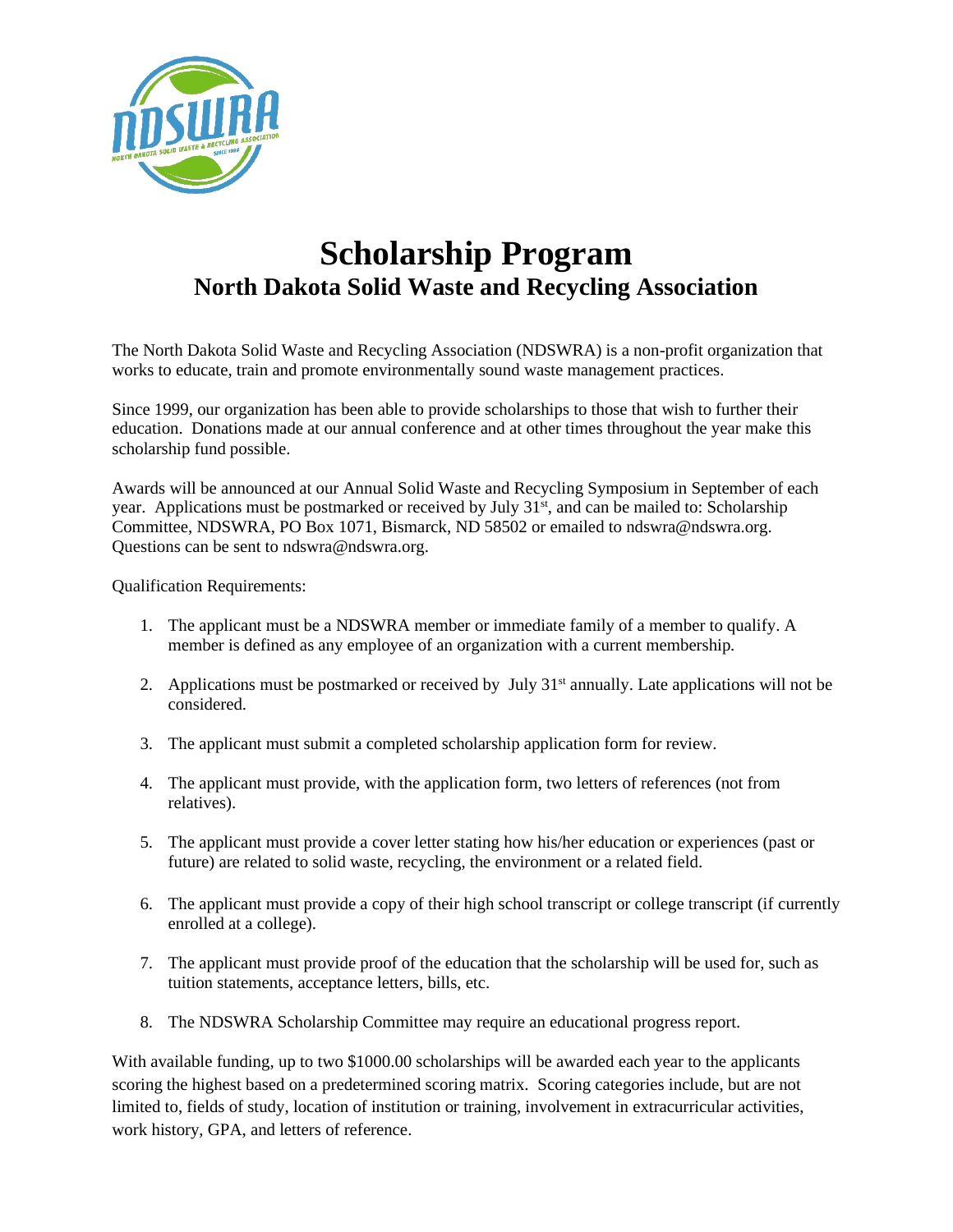## **Scholarship Application North Dakota Solid Waste and Recycling Association Page 1 of 2**

| Phone Number:                                                                                                                                                                                      |
|----------------------------------------------------------------------------------------------------------------------------------------------------------------------------------------------------|
| Are you a Member of the NDSWRA?                                                                                                                                                                    |
|                                                                                                                                                                                                    |
|                                                                                                                                                                                                    |
| Graduated?<br>Grade Point Average:                                                                                                                                                                 |
| If you are attending or have recently graduated from high school, please send a transcript along with the<br>scholarship application.                                                              |
| Applicant must explain in their own words how his/her education, experiences, employment or<br>experiences (recent or future) pertain to solid waste, recycling, the environment or related field. |
| Intended Field of Study or Major of Advanced Education:<br><u> 1989 - Johann Barbara, martin amerikan basal dan berasal dan berasal dalam basal dan berasal dalam berasal da</u>                   |
| School & Location:                                                                                                                                                                                 |
| Have You Been Accepted?                                                                                                                                                                            |
| <b>Other Education Plans:</b>                                                                                                                                                                      |
|                                                                                                                                                                                                    |
| Please list your involvement, awards/achievements, activities (through school, community, work, etc.).                                                                                             |
|                                                                                                                                                                                                    |
|                                                                                                                                                                                                    |
|                                                                                                                                                                                                    |
|                                                                                                                                                                                                    |
|                                                                                                                                                                                                    |